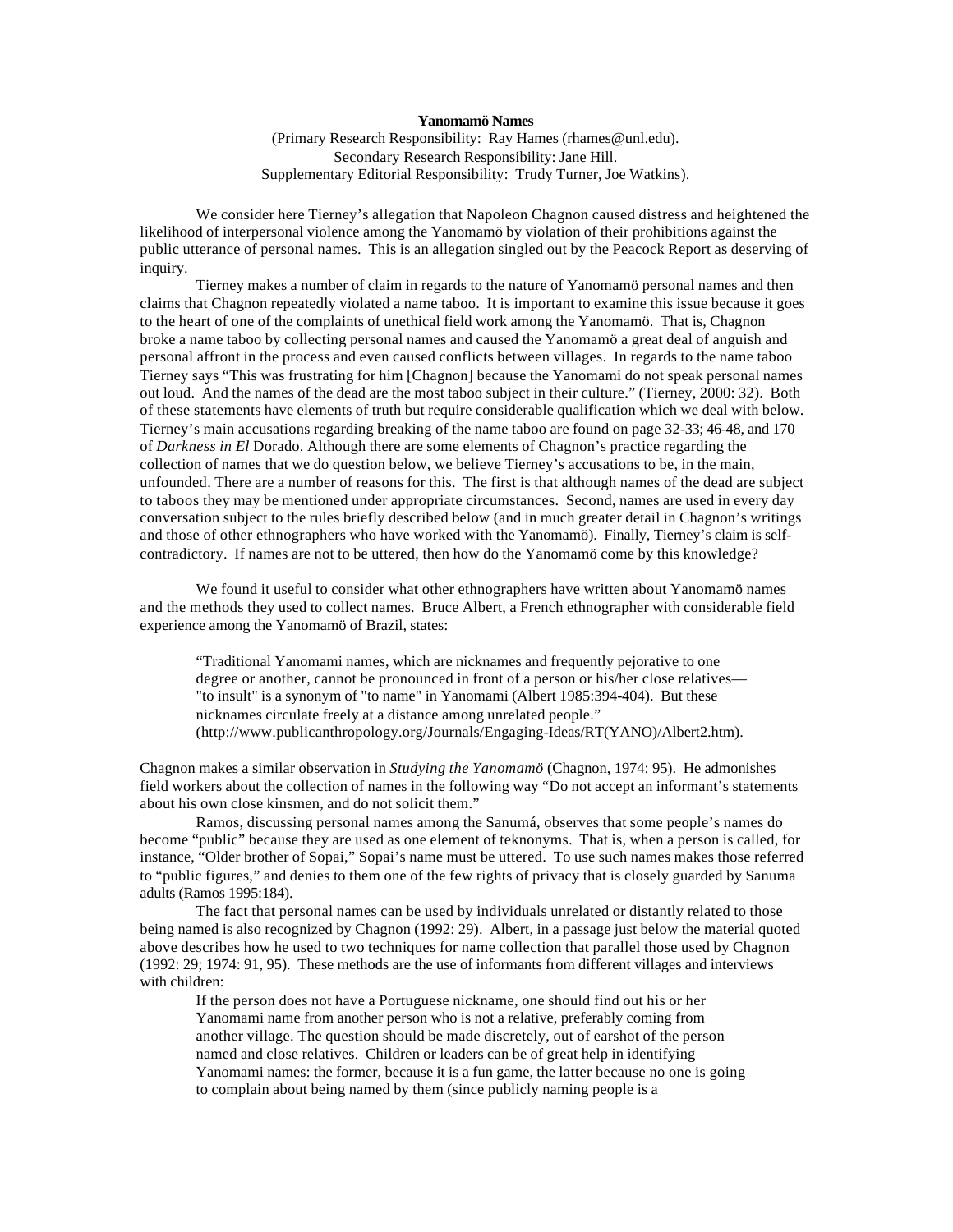demonstration of courage). (Albert and Gomez 1997:182-183). (http://www.publicanthropology.org/Journals/Engaging-Ideas/RT(YANO)/Albert2.htm).

Whether one can utter the name of an individual and the social circumstances under which it is permissible depends largely on the social status of the individual named, whether the person named is alive or dead, the degree of kinship between the speaker and the person being named, and the presence of others who might overhear the name. Chagnon has described these circumstances in a number of publications (e.g., Chagnon, 1968 [1<sup>st</sup> edition]: 12; Chagnon, 1974: 91-94; Chagnon, 1992: 23-30; Chagnon, 1997 [5<sup>th</sup>] edition]: 19-21). In general, it is permissible to use the names of children in address or in reference. Likewise, it is permissible to address or refer to women by their personal names. However, it is more polite to use a kinship term to address a woman to whom one is not closely related.

Ramos reports for the Sanumá slightly different rules from those prevailing among the Yanomamö. She states that the names of the dead are not the object of special taboos (1995:200), and that Sanumá name secrecy has a "playful" quality in contrast to the dead seriousness about the issue encountered by Chagnon and Albert. She attributes this to the presence among the Sanumá of unilineality; if Sanumá could not say the names of the dead, they would have to give up lineages (Ramos 1995:205).

Among the Yanomamö, however, use of personal names for maturing males, mature men, or the dead regardless of sex is subject to a number of stringent regulations (Lizot, 1984: 125-136.). In a public context, it is inappropriate and insulting to address a man by his name or mention the name of a dead relative to a close kinsperson. In a private setting these rules change depending on the social relations and context that exist between speaker and listener. At one end, someone who is not related to a living or dead individual may freely utter that person's name so long as a close relative of the named is not within earshot. At the other end, it is not permissible to utter the name of a dead person who is closely related to the listener or even to ask the listener to name a close relative. To do so is a grave insult. In fact, if the deceased's name was a common noun (e.g., tapir) the village in which the deceased resided before death may find a substitute for that term so as to not come close to breaking the name taboo (Lizot, 1984: 132). This practice coincides with Yanomamö belief that all remains of the dead (e.g., body and possessions) along with the name must be obliterated. Nevertheless, this last rule, under very special circumstances, can be legitimately circumvented if one establishes a prior agreement with the person being queried. Specifically, the person giving the name may not be a relative and the name should be whispered into the ear of the listener.

Finally , it is also clear from Albert that one is able to legitimately collect personal names although Albert believes that Chagnon may have done this unethically:

Here, once again, the atypical "hit-and-run" fieldwork methods used by Chagnon in his frenetic schedule of collecting genealogies and blood for the AEC must have induced him to invent ad hoc measures for getting around Yanomami name secrecy in ways that were more aggressive and less ethical. Had he used the more typical slow pace and low-profile attitude that most anthropologists use during fieldwork, he would never have found himself in situations of having to resort to bribery, trickery, or offensive behaviors to collect names. The chaotic and peripatetic nature of his AEC agenda probably did force him into such situations. (http://www.publicanthropology.org/Journals/Engaging-Ideas/RT(YANO)/Albert2.htm).

It should be noted that Albert's statement above about "hit and run fieldwork" seems to be based on a reading of Tierney's accusations and not a reading of Chagnon's writings about name collection while working with geneticists (Chagnon, 1974: 93). On this point, Chagnon has written as follows:

*2. <italOn once-only visits to a new village do not try to collect genealogies by using namesital>...*Much of my collaborative work with medical-genetics colleagues takes place in circumstances such as this. In these cases I write identification numbers on everybody and use kinship terms to discover the *<italprobableital>* biological relationship among those who are alive (Chagnon 1974:93)

We would also add that aside from Bruce Albert, other Yanomamö ethnographers such as Jacques Lizot, Alcida Ramos, Eguillor Garcia, and Marco Ales have collected Yanomamö names (of individuals both living and dead) and published them. Tierney (2000) contains many Yanomamö personal names, some accompanied by photographs.

The more interesting claim about the collection of names is that Chagnon used unethical methods